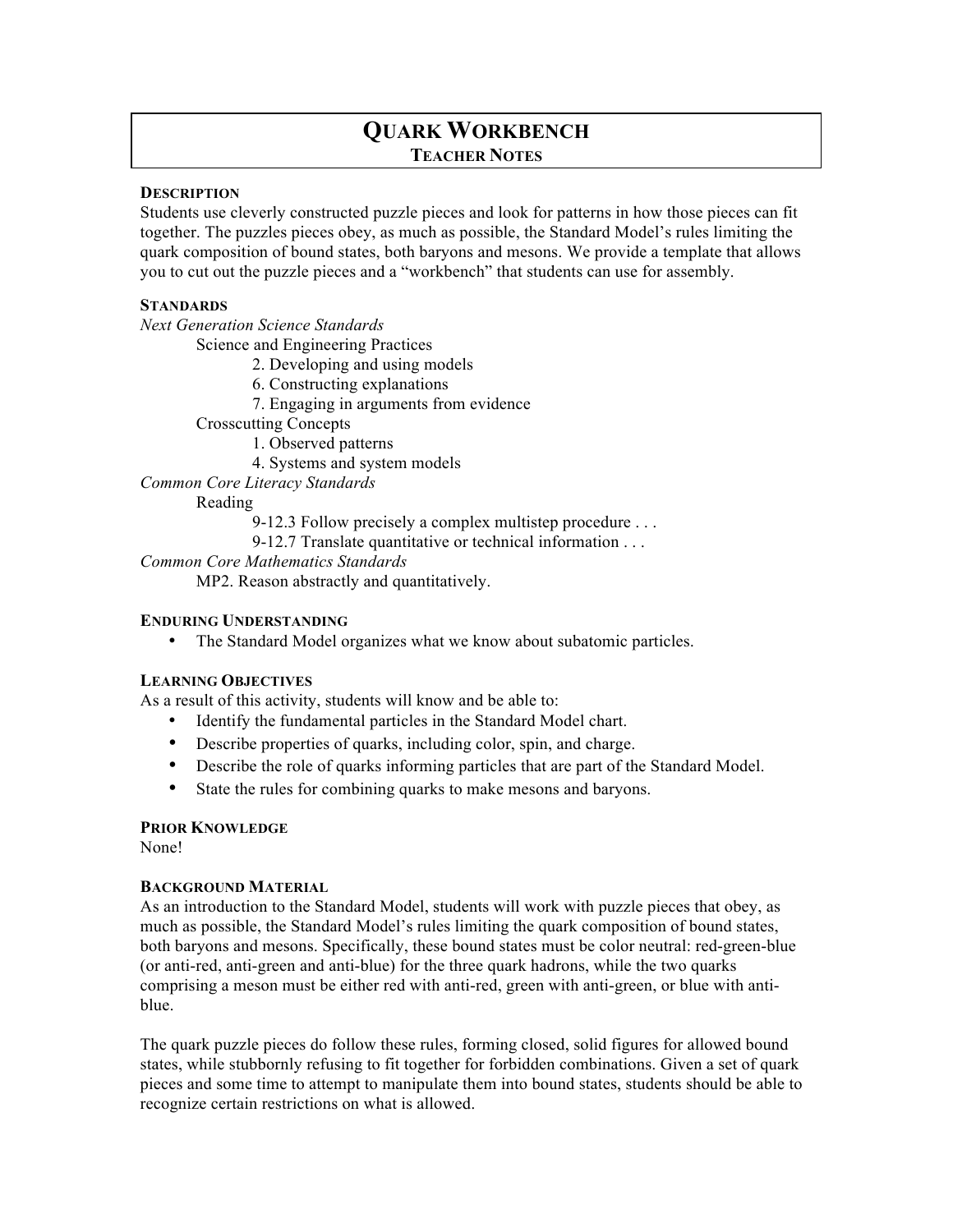This activity ends with a brief discussion of the Standard Model as the current theoretical framework for our understanding of matter and the Standard Model chart, which includes the basic building blocks—quarks, leptons and force carriers.

## **Some rules that students should "discover":**

- Antiquarks always possess an **anti-color**.
- **•** All baryons consist of three quarks **or** of three antiquarks.
- The three quarks making up each baryon must consist of the three primary colors: **red, green** and **blue**, or the three **anti-colors: anti-blue** (yellow), **anti-green** (magenta) or **anti-red** (cyan).
- All mesons consist of two quarks: one quark and an antiquark.
- The two quarks in any meson must possess a **color** and its **anti-color**.
- All hadrons posses a total **charge** of  $-2$ ,  $-1$ ,  $0$ ,  $+1$ , or  $+2$ .
- All mesons posses a total **charge** of -1, 0, or +1.

## **Some limitations of the quark puzzle pieces:**

- **•** Of course, quarks are not shaped like the puzzle pieces; nor do they possess true colors.
- **•** Neither **leptons** (including electrons) nor **WEAK** interactions can be described by these pieces.
- The **gluons** which bind the quarks into the nucleus are also not represented.
- The quark pieces cannot describe any of numerous known particles found in **superpositions**, such as the  $\pi^0$ , a superposition of **uu** and **dd**.

#### **IMPLEMENTATION**

Project the Standard Model Chart of Elementary Particles (http://wwwvisualmedia.fnal.gov/VMS\_Site/gallery/stillphotos/1995/0700/95-0759D.jpg) and discuss the generations, difference between leptons, quarks and force carriers. (You can find some material to prompt this discussion at http://www.fnal.gov/pub/science/inquiring/matter/madeof/index.html.) Point out the large difference in masses between the quarks (this will foreshadow the next activity in this packet.) and the fact that the only massless particle on the chart is the photon. Discuss the fact that the particles here represent the "building blocks" of nature—everything else in the universe is comprised of these particles. Everything. Point out that that the familiar proton is comprised of three valence quarks (up-up-down) and many other virtual quark pairs and gluons.

Introduce the Quark Workbench activity as a way to determine the combination rules for the quarks as they form composite particles.

A few important points:

- 1. The Standard Model *chart* illustrated the fundamental building blocks of matter and the force carriers that govern their interactions with one another.
- 2. It is surprising that only the up and down quarks and the electron make up all the ordinary matter around us.
- 3. Once we understand the rules for combining these fundamental particles, we can make hundreds of other particles.
- 4. The Standard Model, usually illustrated by the Standard Model chart is, of course, much more than the chart and is the current theoretical framework for our understanding of matter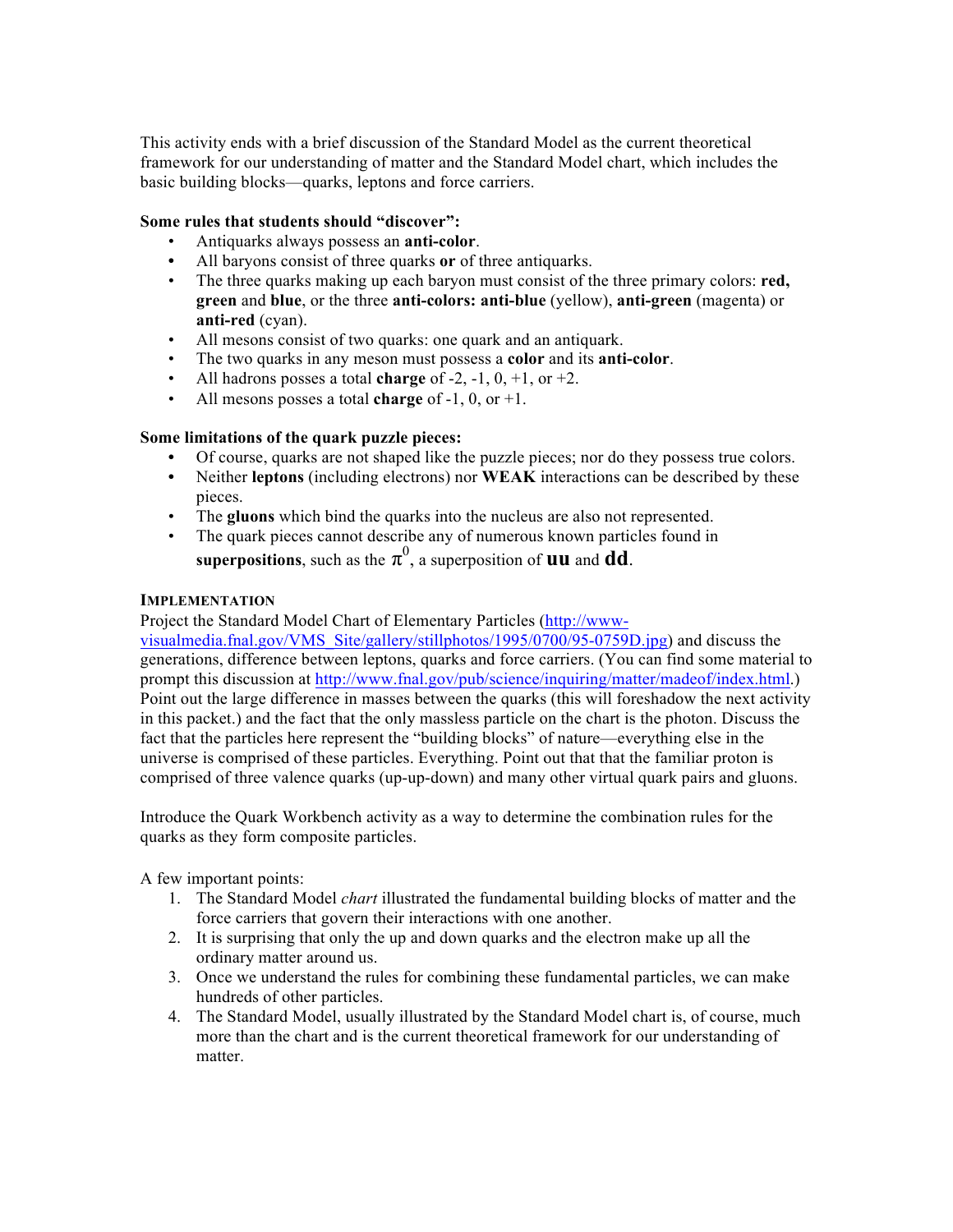We recommend printing the puzzle pieces (the following pages) on card stock and laminating game boards.





## **ASSESSMENT**

During the activity, you might ask:

- What color are all of the bound states that you have discovered?
- What is the net charge of the bound states that you have discovered?
- How many bound quarks are required to make a meson? A baryon?

When the students have finished the activity, project the Elementary Particles chart again. Discuss the fact that they have investigated a small part of the Standard Model—one that describes formation of baryons and mesons. There is more to learn about the Standard Model both for the students and for physicists.

- What rules did you discover that determine the composition of baryons? Mesons?
- What role did quarks play in forming the mesons and baryons?
- In addition to quarks, what other particles are "fundamental"?
- What do physicists call the current theoretical framework for our understanding of matter?

## **ADDITIONAL INFORMATION**

The proton and neutron are baryons. As an extension to the activity, ask the students to determine the possible quark combinations to construct these "particles" that they are aware of. Remind the students that protons and neutrons are matter (they could also make antiprotons and antineutrons), and discuss the results.

- 1. Proton: **uud**
- 2. Neutron: **udd**
- 3. Antiproton: (**uud**)
- 4. Construct the **pion** family:  $\pi^+$  (**ud**) ;  $\pi^-$  (**ud**); and  $\pi^0$  (**uu**) or (**dd**).

You may wish to discuss that each  $\pi^0$  is known to be a superposition of those two states.

## **Variations:**

- Print and cut out an excess of **up** and **down** quarks, in order to suggest that all quark types are not equally prevalent; in fact, the other quark types are quite rare in the universe we are used to.
- Use the quarks in a game similar to gin rummy. Each "player" starts with ten quark